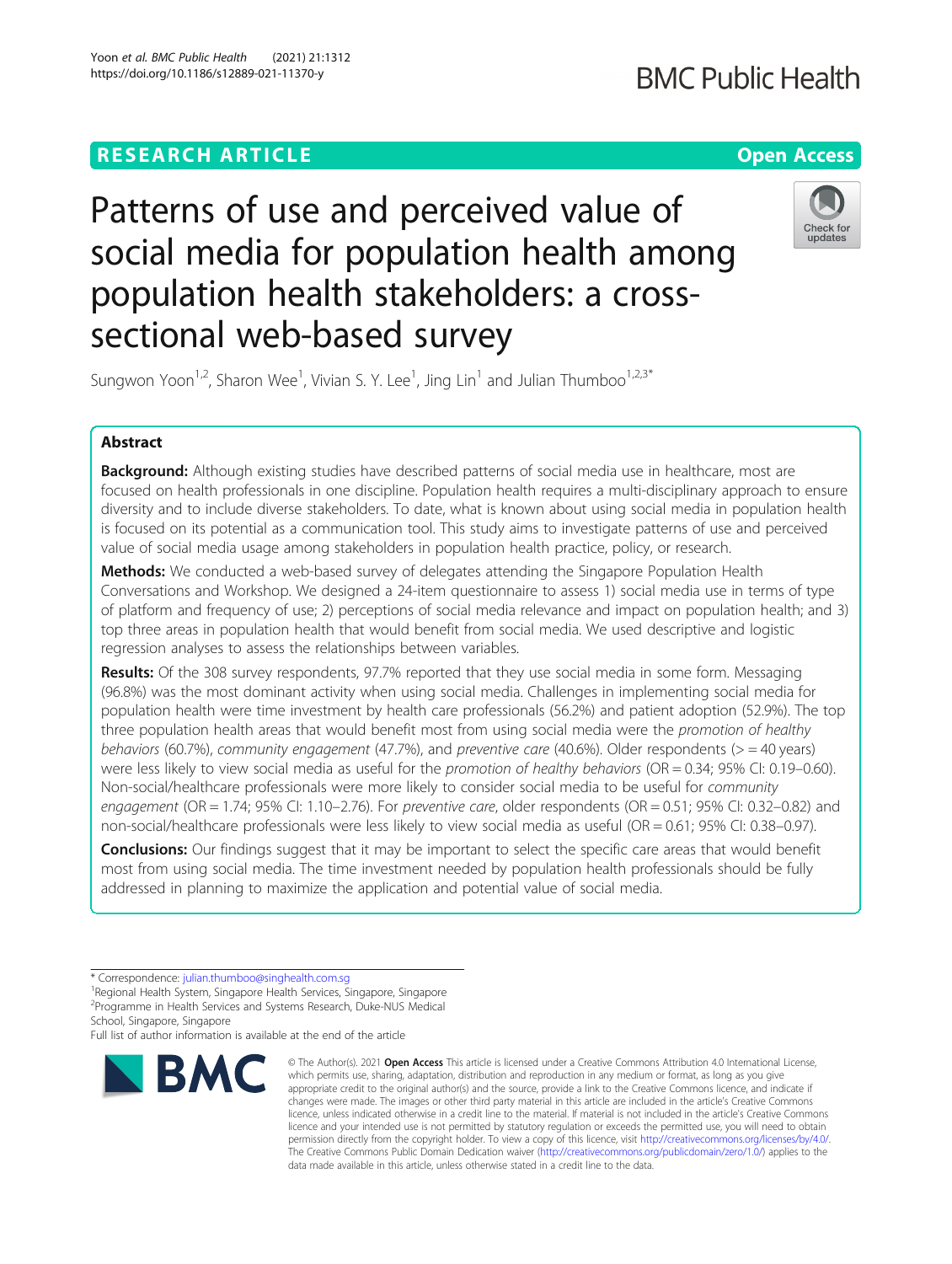Keywords: Social media, Population health, Cross-sectional survey, Healthcare professionals, Social care professionals

#### Background

The growth of social media has changed the way we communicate. The number of social media users worldwide was estimated to be 3.6 billion in 2020 [[1,](#page-7-0) [2](#page-7-0)]. In many parts of the world, social media is becoming an integral part of our lives. In Singapore, more than 4.6 million people were active social media users as of 2020, representing 79% of the total population [[3,](#page-7-0) [4\]](#page-7-0). In public health and medicine, social media has been defined as the collective of online communication channels that allow for real-time and on-the-go communication [\[5](#page-7-0)]. Social media platforms include wikis (e.g., Wikipedia), messaging (e.g., WhatsApp and Telegram), social networking sites (e.g., Facebook, LinkedIn), media-sharing sites (e.g., YouTube, Instagram, Snapchat), blogs and micro-blogs (e.g., Blogger, Twitter) and immersive worlds (e.g., Second Life) [[5,](#page-7-0) [6\]](#page-7-0).

In healthcare settings, social media has become an increasingly popular tool for communication and information sharing [[7](#page-7-0)]. This trend is demonstrated by the number of systematic reviews published over the past decade: from 2004 to 2009, two systematic reviews were conducted on the topic of social media and health whereas from 2014 to 2016, the number of systematic reviews increased to thirty-four [\[5](#page-7-0)]. There are two main reasons why social media tools have been employed in healthcare. The first reason is to improve reach and engagement of patients and the public [[8\]](#page-7-0). To this end, various health departments and agencies have used social media tools to disseminate health information (e.g. in medical emergencies [[9\]](#page-7-0) and mass media educational campaigns [[10\]](#page-7-0)) and/ or to support chronic disease self-management programs [\[11](#page-7-0)]. Leading healthcare organizations such as the US Centers for Disease Control and Prevention [[12,](#page-7-0) [13\]](#page-7-0), National Health Service in the United Kingdom [\[14](#page-7-0)], and Kaiser Permanente [[15\]](#page-7-0) have maintained a significant social media presence, and have actively encouraged social media usage by providing toolkits for their employees to generate content [\[16](#page-7-0), [17\]](#page-7-0). Interventions tapping on social media for patients with particular health concerns (e.g. Human Immunodeficiency Virus, arthritis) have also been wellreceived [\[11](#page-7-0), [18](#page-7-0)].

The second reason why social media tools have been employed in healthcare is for communication among healthcare professionals, e.g. to facilitate exchange of information and for professional networking [\[8](#page-7-0), [19\]](#page-7-0). Traditionally, professional networking and information sharing have taken place at scientific meetings and conferences. However, social media offers a new avenue for communication for professional development [[20](#page-7-0)–[22](#page-7-0)] and has proven especially useful during the COVID-19 pandemic [\[23](#page-7-0), [24](#page-7-0)]. Indeed, one study reported that 53 and 35% of healthcare professionals used social media to exchange medical knowledge and enhance their productivity respectively [[19](#page-7-0)]. Dieleman and Duncan [\[25](#page-7-0)] described how healthcare professionals utilized an online discussion group to exchange professional advice, establish direct personal contacts among group members, and share materials such as updated policies and protocols. A recent integrative review also found that healthcare professionals used social media to develop virtual communities that facilitated knowledge sharing and evidence-informed practice  $[26]$  $[26]$ . Importantly, the review identified a key limitation in the current literature: most published studies have largely focused on professionals in a single homogeneous discipline for a discrete clinical specialty.

Population health is defined as the "health outcomes of a group of individuals" and the larger community [[27\]](#page-8-0). Population health also extends beyond the provision of traditional medical care to encompass social, environmental, economic, and cultural factors which influence health. The nature of population health necessitates a multidisciplinary approach to ensure diversity and to include health and social care professionals [\[28](#page-8-0), [29\]](#page-8-0). Social media can be a useful avenue to integrate health and social care services [[30](#page-8-0)–[32](#page-8-0)]. An integrative review of social media use by health and social care professionals demonstrated the potential of virtual communication via social media for inter-professional collaboration, but highlighted that active participation from members was required [[33](#page-8-0)]. To date, what is known about using social media in population health is focused on its potential as a communication tool. Little is known about the utility and acceptability of the use of social media for various population health areas as perceived by the stakeholders in population health [\[34,](#page-8-0) [35](#page-8-0)]. Therefore, this study aimed to investigate patterns of use and perceived value of social media usage for population health among stakeholders in population health practice, policy, or research in Singapore.

Singapore is an urban city-state in Southeast Asia, with a rapidly aging population. The proportion of residents aged 65 years and over has increased from 8.7% in 2008 to  $14.4\%$  in 2019 [\[36](#page-8-0)], and this figure is expected to double to 27% by 2030. Singapore's national healthcare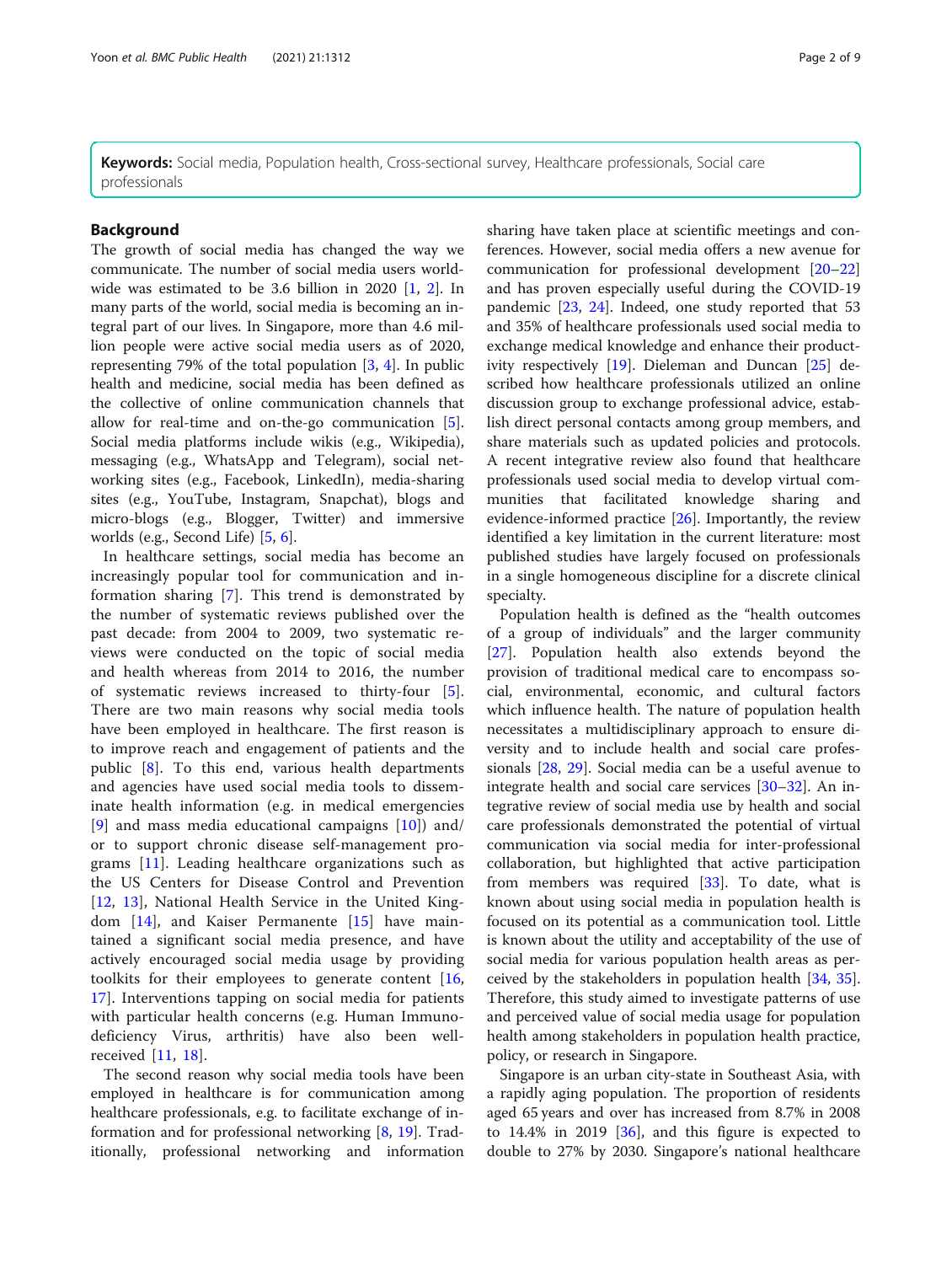expenditure has correspondingly increased from \$13 billion in 2012 to \$22 billion in 2017, or about 11% per annum [\[37](#page-8-0)]. To address the challenges of an aging population, the Ministry of Health developed and is implementing a strategic plan for population health which includes community care transformation to better integrate social and healthcare services [[38](#page-8-0), [39](#page-8-0)]. Previously, health and social care services were managed separately, with at times suboptimal collaboration among health and social care professionals [[40](#page-8-0)]. Despite care integration efforts, a recent study suggests that there remains a lack of interprofessional communication among health and social care professionals beyond their organizational and professional boundaries [[41](#page-8-0)]. The present paper represents an attempt to gain a better understanding of the receptivity of social media as a potential platform for improving communication and quality community care as perceived by health and social care professionals in population health.

#### Methods

#### Study design

We designed and conducted a cross-sectional survey using survey software (i.e., SurveyMonkey). The survey was completed anonymously to encourage honest and unbiased responses. Respondents were delegates at the Singapore Population Health Conversations and Workshop, an annual nation-wide networking event for practitioners of population health in Singapore that is aimed at sharing experiences and discussing new initiatives in the emerging field of population health [[42](#page-8-0)]. The delegates registered for the workshop with an email address, through which we invited them to participate in the survey by selecting the survey link to participate ([www.](http://www.surveymonkey.com/r/3YDVDHG) [surveymonkey.com/r/3YDVDHG\)](http://www.surveymonkey.com/r/3YDVDHG). Following internationally accepted ethical codes, respondents were duly informed of the purpose of the survey and were reminded of their participation rights before proceeding to take the survey. This study was approved by SingHealth Institutional Review Board (CIRB ref. 2019/ 2240). We closed the survey link after the workshop ended.

#### Questionnaire development

The questionnaire was developed and adapted based on a review of relevant literature [\[7](#page-7-0), [31,](#page-8-0) [43](#page-8-0)–[46\]](#page-8-0). It was pretested among ten health and social care professionals and modified according to their feedback. The 24-item questionnaire (Additional File [1\)](#page-7-0) comprised two sections. The first section consisted of questions designed to gather information on respondents' social media usage in terms of type of platform and frequency of use (daily; weekly; monthly; infrequently/none), social media usage in their organization (yes/no) and perceptions of

the relevance and impact of social media on population health (i.e. benefits and limitations of social media for population health work, target population health areas, target age group and target recipients most likely to benefit from using social media). The second section collected information on the respondents' characteristics such as age, sex, and primary role in population health. The survey was conducted in English (which was the language used for the host event) and required approximately 15 min to complete.

#### Classification of variables

The type of social media platform was categorized into 4 functional groups: messaging (WhatsApp and Telegram), networking (Facebook and LinkedIn), media sharing (YouTube, Instagram, and Snapchat), and microblogging (Twitter) [[6,](#page-7-0) [47\]](#page-8-0). The frequency of social media usage by type of social media platform was dichotomized into frequent use (daily, weekly, monthly) and infrequent use (infrequently/none). Organizational use of social media was dichotomized into yes (selected area(s) in which organization used social media) and no (none selected). Level of understanding of population health was categorized into 4 groups based on a rating of 1 to 10: 1–4 (not at all/ a little); 5–6 (moderately good); 7–8 (good); and 9–10 (very good).

#### Statistical analysis

Descriptive summary statistics were presented as counts and percentages. Responses from the following questions were used for model building:

- What are the top three areas in which social media would be useful for population health?
- Do you use social media for population health work?
- Which social media platform do you use and how frequently do you use it?
- In which area(s) does your organization currently use social media for population health?
- Please rate your level of understanding pertaining to population health.

The top three areas in which social media would be useful for population health were the dependent variables. We analyzed factors predicting targeted population health areas that would benefit from using social media using logistic regression analysis.

The baseline models first estimated each of the top three population health areas reported useful by respondents after adjusting for demographic characteristics (i.e., age, sex), and primary role in population health. Subsequently, we added personal use/non-use of social media, frequency of social media usage by type of social media platform, organizational use/non-use of social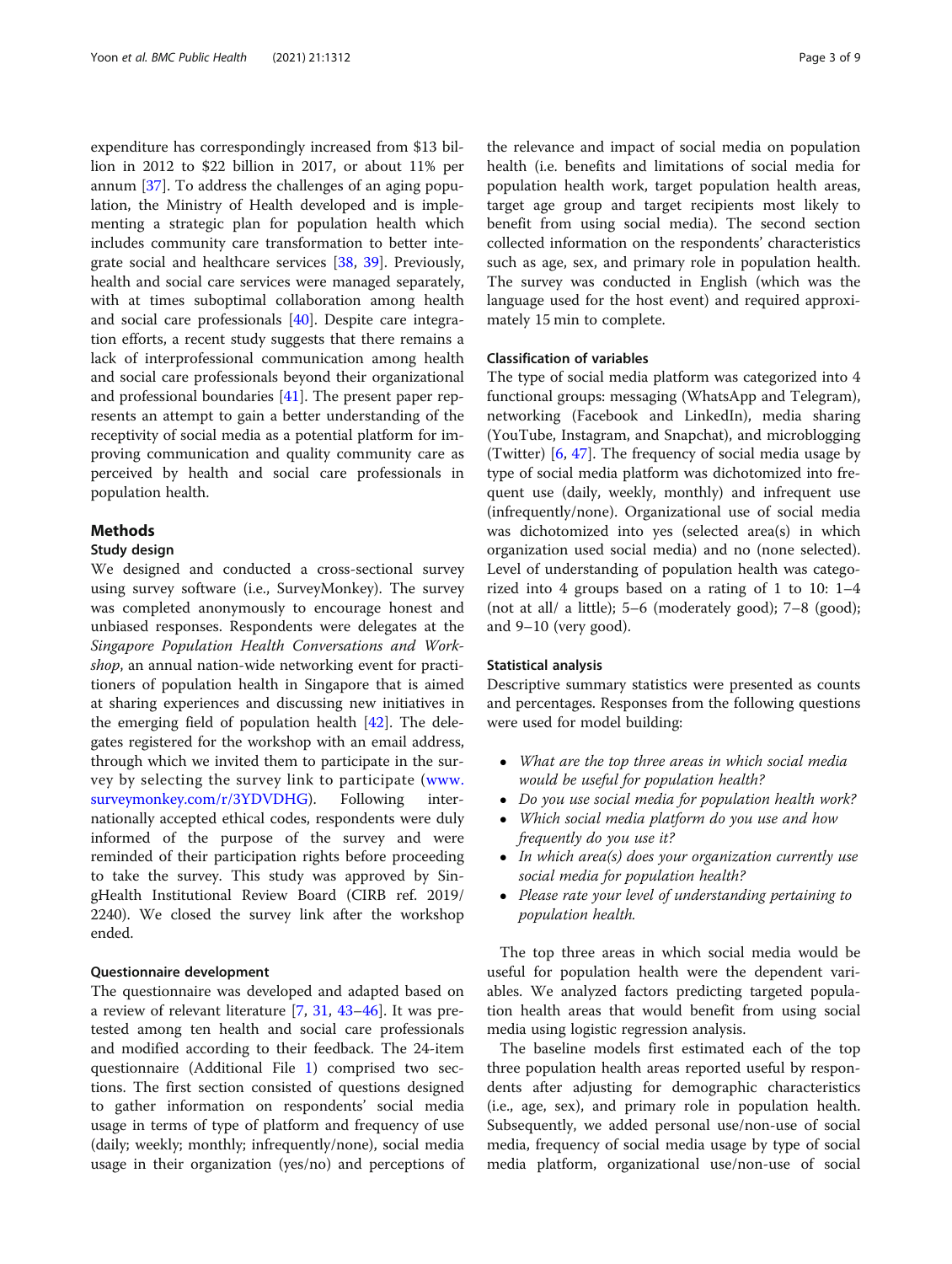media for population health work, and level of understanding of population health.

To improve model fit, we performed a stepwise backward elimination procedure, with a  $p$ -value more than or equal to 0.1 as the significance level for variable removal. At every step, age, sex, and primary role were kept in the model. We specified the odds ratios, 95% confidence intervals (95% CI), p-values, and goodnessof-fit statistics in Additional File [2,](#page-7-0) and presented significant variables of the final model in the results section. All statistical analyses were conducted using STATA version 15. A p-value of less than .05 was considered statistically significant.

#### Results

We sent an invitation email and one reminder to all workshop registrants ( $n = 917$ ). Of 412 respondents, 308 completed the survey, yielding a response rate of 33.6%. Only completed surveys were included in the analysis. Characteristics of the respondents are shown in Table 1. Of the respondents, 48.7% were below the age of 40 years and 77.6% were female. Less than half (44.5%) of the respondents were health and social care

Table 1 Characteristics of respondents

|                                                          |     | Overall (%)<br>$(N = 308)$ |  |  |  |
|----------------------------------------------------------|-----|----------------------------|--|--|--|
| Age                                                      |     |                            |  |  |  |
| below 40                                                 | 150 | (48.70)                    |  |  |  |
| 40 and above                                             | 158 | (51.30)                    |  |  |  |
| Sex                                                      |     |                            |  |  |  |
| Male                                                     | 69  | (22.40)                    |  |  |  |
| Female                                                   | 239 | (77.60)                    |  |  |  |
| <b>Primary Role</b>                                      |     |                            |  |  |  |
| Healthcare professionals and social care professionals   | 137 | (44.48)                    |  |  |  |
| Others (program managers, researchers, administrators)   | 169 | (54.87)                    |  |  |  |
| Use of Social Media                                      |     |                            |  |  |  |
| Yes                                                      | 301 | (97.73)                    |  |  |  |
| No                                                       | 7   | (2.27)                     |  |  |  |
| Use of Social Media for Population Health work           |     |                            |  |  |  |
| Yes                                                      | 69  | (22.40)                    |  |  |  |
| <b>No</b>                                                | 239 | (77.60)                    |  |  |  |
| Organisational use of Social Media for Population Health |     |                            |  |  |  |
| Yes                                                      | 238 | (77.27)                    |  |  |  |
| <b>No</b>                                                | 70  | (22.73)                    |  |  |  |
| Level of Understanding of Population Health              |     |                            |  |  |  |
| Not at all/A little                                      | 69  | (22.40)                    |  |  |  |
| Moderately good                                          | 125 | (40.58)                    |  |  |  |
| Good                                                     | 98  | (31.82)                    |  |  |  |
| Very good                                                | 16  | (5.19)                     |  |  |  |

professionals while the remaining respondents were non-care professionals (e.g., program managers, administrators, researchers, and students). While the vast majority of respondents (97.7%) reported that they used social media in some form, only 22.4% reported that they had used social media for population health work. However, 77.3% reported that their organizations used social media for population health. More than two-thirds of the respondents indicated that their level of understanding of population health was good or moderately good (72.4%).

Figure [1](#page-4-0) shows the frequency of social media use by type of social media platform. Messaging (i.e., WhatsApp and Telegram) was the most dominant activity when using social media, with 96.1% of respondents using it daily, followed by networking (i.e., Facebook and LinkedIn; 61.4% used these daily). Media sharing (i.e., You-Tube, Instagram, and Snapchat) and microblogging (i.e., Twitter) were the two least frequently used social media platforms (32.5 and 3.9% used these daily respectively).

Perceptions of the utility of social media for population health are presented in Table [2](#page-5-0). Respondents were asked to choose three areas in population health that would benefit most from using social media. The top three areas identified were the promotion of healthy behaviors (60.7%), community engagement (47.7%), and preventive care (40.6%). The most commonly reported target age group was 30–39 years (92.2%) followed by 40–49 years (89.6%). Overall, respondents' (87.3%) views were that caregivers would benefit most from using social media as a communication tool for population health followed by healthcare professionals in the community (84.1%). Approximately three quarters agreed that social media sites or apps (77.0%) and face-to-face group sessions (73.1%) were two useful modes of communication for population health work. The least useful mode of communication for population health work was telephone calls (27.3%) followed by text messages (33.1%). The main challenges in implementing social media for population health were time investment by health care professionals (56.2%) and patient adoption (53.0%).

Table [3](#page-6-0) presents the associations between respondent characteristics and the top three population health areas reported useful by respondents. Older respondents were less likely to view social media as useful for the promotion of healthy behaviors ( $OR = 0.34$ ; 95% CI: 0.19-0.60;  $P < .001$ ). Non-health/social care professionals were more likely to consider social media as useful for community engagement (OR = 1.74; 95% CI: 1.10–2.76;  $P < .05$ ). Lastly, older respondents and non-health/social care professionals were less likely to consider social media to be useful for *preventive care* ( $OR = 0.51$ ; 95% CI: 0.32–0.82;  $P < .05$ ; OR = 0.61; 95% CI: 0.38–0.97;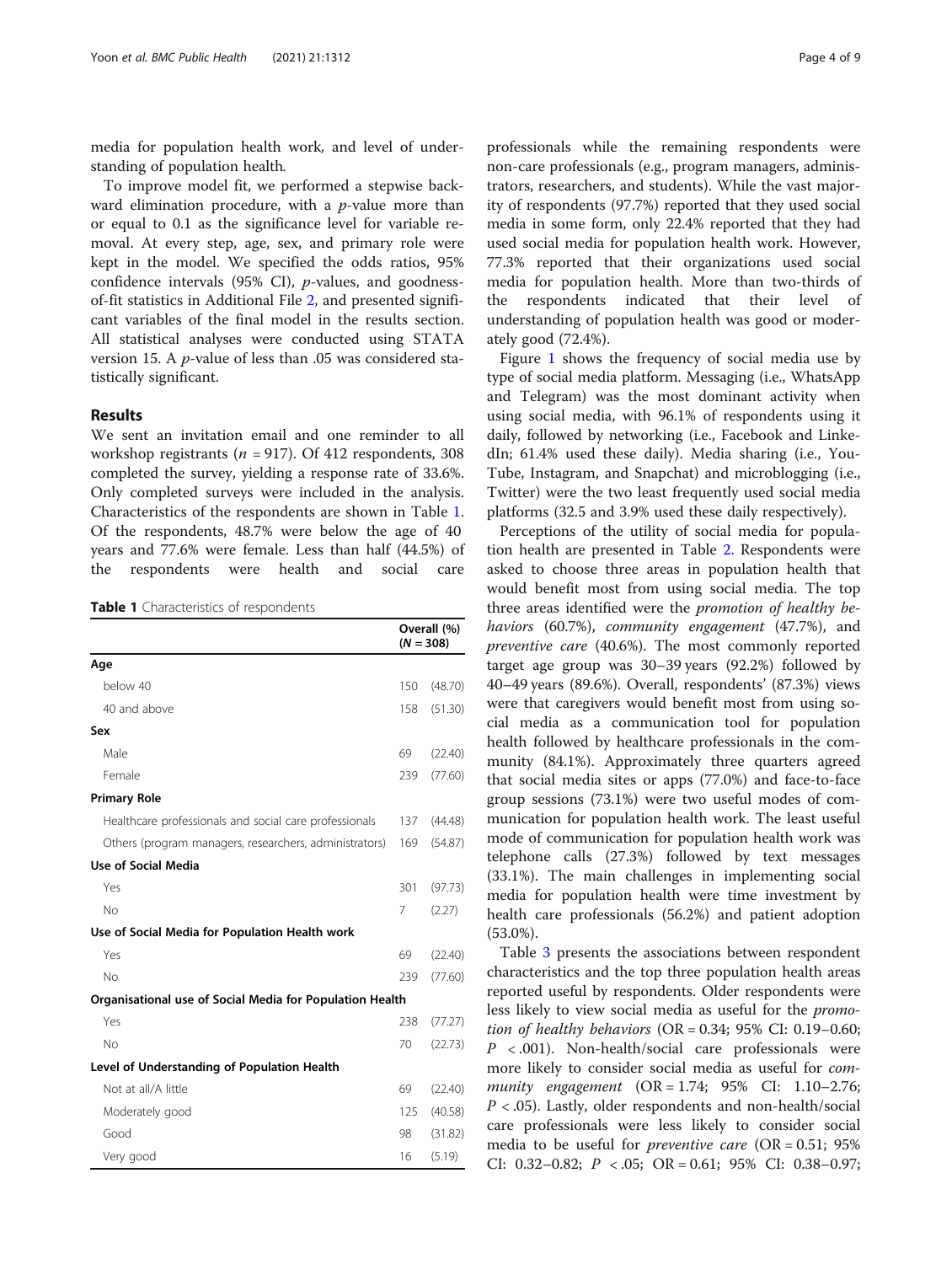<span id="page-4-0"></span>

 $P < .05$ ) while female respondents were more likely to view social media as useful (OR = 1.81; 95% CI: 1.01– 3.24;  $P < .05$ ).

#### **Discussion**

This study investigated the patterns of social media use and perceived value of social media for population health among health, social care and other professionals working in population health. To the best of our knowledge, this is the first study to examine specific areas in which population health would benefit from using social media, from the perspective of population health stakeholders.

The vast majority of respondents were regular social media users, which is similar to prior studies [[48,](#page-8-0) [49](#page-8-0)].

Social media was used predominantly for messaging, followed by networking and media sharing. Microblogging was the least frequently used social media platform. This finding indicates that social media may have a potential to provide a medium for communication and networking for professionals in population health. This finding is in line with other studies that found healthcare professionals often used a communication application, such as WhatsApp or Facebook [[19\]](#page-7-0). Research shows that interaction and communication with a diverse range of professionals beyond an individual organization or a single specialty enabled healthcare workers to make more informed decisions and to develop work-related resources [\[26\]](#page-8-0). Future implementation should consider how existing social media platforms for communication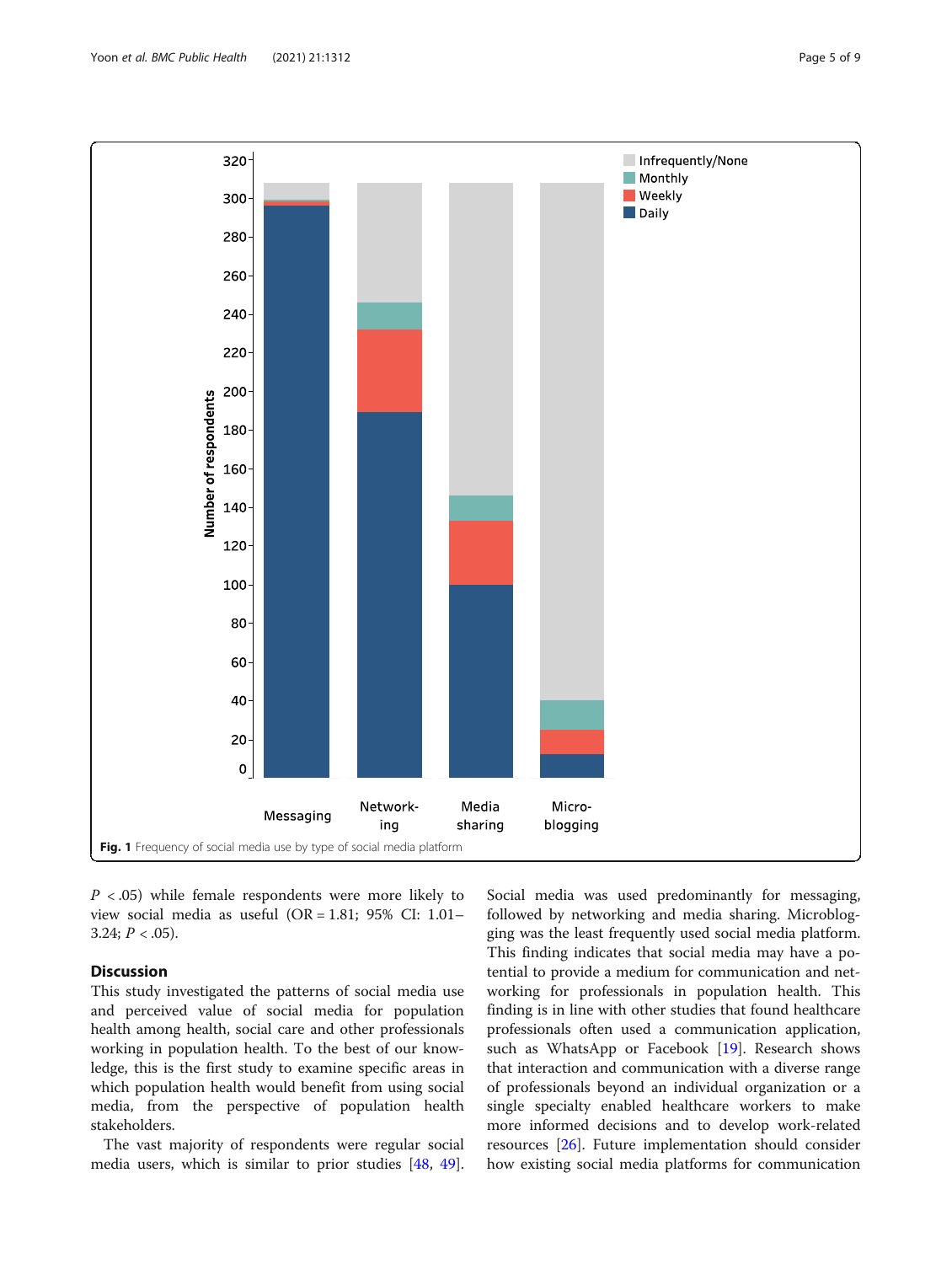<span id="page-5-0"></span>Table 2 Perceptions of social media use for population health

|                                                                  | n   | $(%)^a$ |
|------------------------------------------------------------------|-----|---------|
| Population health areas that would benefit from social media use |     |         |
| Promotion of health behaviors                                    | 187 | (60.71) |
| Community engagement                                             | 147 | (47.73) |
| Preventive care (e.g. diabetes screening, immunization)          | 125 | (40.58) |
| Chronic disease management                                       | 119 | (38.64) |
| Care coordination                                                | 78  | (25.32) |
| Mental health                                                    | 55  | (17.86) |
| Social support                                                   | 54  | (17.53) |
| Health-social interface                                          | 56  | (18.18) |
| Population health policy                                         | 34  | (11.04) |
| Intermediate to long term care                                   | 22  | (7.14)  |
| Palliative/End-of-life care                                      | 18  | (5.84)  |
| Research                                                         | 10  | (3.25)  |
| Acute disease management                                         | 9   | (2.92)  |
| Post-acute care recovery                                         | 8   | (2.60)  |
| Age groups (years) that would benefit from social media use      |     |         |
| 12 and below                                                     | 46  | (14.94) |
| $13 - 19$                                                        | 160 | (51.95) |
| $20 - 29$                                                        | 256 | (83.12) |
| $30 - 39$                                                        | 284 | (92.21) |
| 40-49                                                            | 276 | (89.61) |
| $50 - 59$                                                        | 210 | (68.18) |
| $60 - 69$                                                        | 117 | (37.99) |
| 70 and above                                                     | 56  | (18.18) |
| Recipients that would benefit from social media use              |     |         |
| Caregivers                                                       | 269 | (87.34) |
| Healthcare professionals in the community                        | 259 | (84.09) |
| Patients                                                         | 238 | (77.27) |
| Healthcare professionals in acute hospitals                      | 170 | (55.19) |
| Social care professionals in acute hospitals                     | 161 | (52.27) |
| Useful modes of communication in population health               |     |         |
| Social media sites/apps                                          | 237 | (76.95) |
| Face-to-face group sessions                                      | 225 | (73.05) |
| Websites                                                         | 165 | (53.57) |
| Text messages                                                    | 102 | (33.12) |
| Telephone calls                                                  | 84  | (27.27) |
| Main challenges for the use of social media                      |     |         |
| Time investment by health care professionals                     | 173 | (56.17) |
| Patient adoption                                                 | 163 | (52.92) |

| Patient adoption                                                   | 105 132.YZI |
|--------------------------------------------------------------------|-------------|
| Infrastructure development of technological approaches 158 (51.30) |             |
| Providing supervision and follow-up                                | 151 (49.03) |
| Adoption by health care professionals                              | 140 (45.45) |
| Cost investment                                                    | 133 (43.18) |

<sup>a</sup>Total number does not add up to 308 because multiple selections

were allowed

and networking could be usefully integrated into the development of shared spaces for population health professionals to interact.

We found that most respondents viewed social media as a useful mode of communication for population health, particularly for caregivers. This perspective is supported by studies showing that online support delivered via social media decreased the burden of care for informal caregivers and increased the contact time clinicians had with patients and their caregivers [[50](#page-8-0)]. A scoping review of 284 articles also found that the use of social media improved self-care and clinical decisionmaking for patients and their caregivers [\[51](#page-8-0)]. Similarly, caregivers reported decreased burden, reduced stress, and increased support following a 6-week intervention using online peer support groups [\[52](#page-8-0)]. Despite these positive outcomes, a study in Singapore showed that an online forum was not well received by caregivers of patients with advanced cancer, citing reasons such as not being computer savvy, rarely surfing the internet and not feeling comfortable sharing information with strangers on an online platform [\[53](#page-8-0)]. These findings, together with the finding from our study, indicate that digital literacy, issues of trust and privacy, and sufficient resources are needed for successful caregiver adoption of social media.

Our study found social media to be of most value for the following three areas in population health: i) promotion of healthy behaviors, ii) community engagement, and iii) preventive care. The younger respondents were, the more likely they were to view social media as useful for the promotion of healthy behaviors and preventive care. Younger respondents would have grown up with digital technology and would therefore be more familiar with social media campaigns promoting healthy behaviors and encouraging preventive care. In contrast, older respondents may not be active users of social media, and hence were less likely to come across population health campaigns through social media platforms. The overall positive perceptions of social media in younger age groups is similar to the findings of other studies that younger health care workers [[49\]](#page-8-0) and doctors [[48](#page-8-0)] were more likely to support the use of social media for healthcare-related tasks than their older counterparts.

While health and social care professionals viewed social media as useful for preventive care, they did not view it to be useful for community engagement. This finding could be explained by the nature of population health work. Health and social care professionals are directly involved in the care of the population and therefore they are cognizant of the effort required for community engagement. Community engagement involves empowering the local community with skills to take ownership and make decisions that improve the health and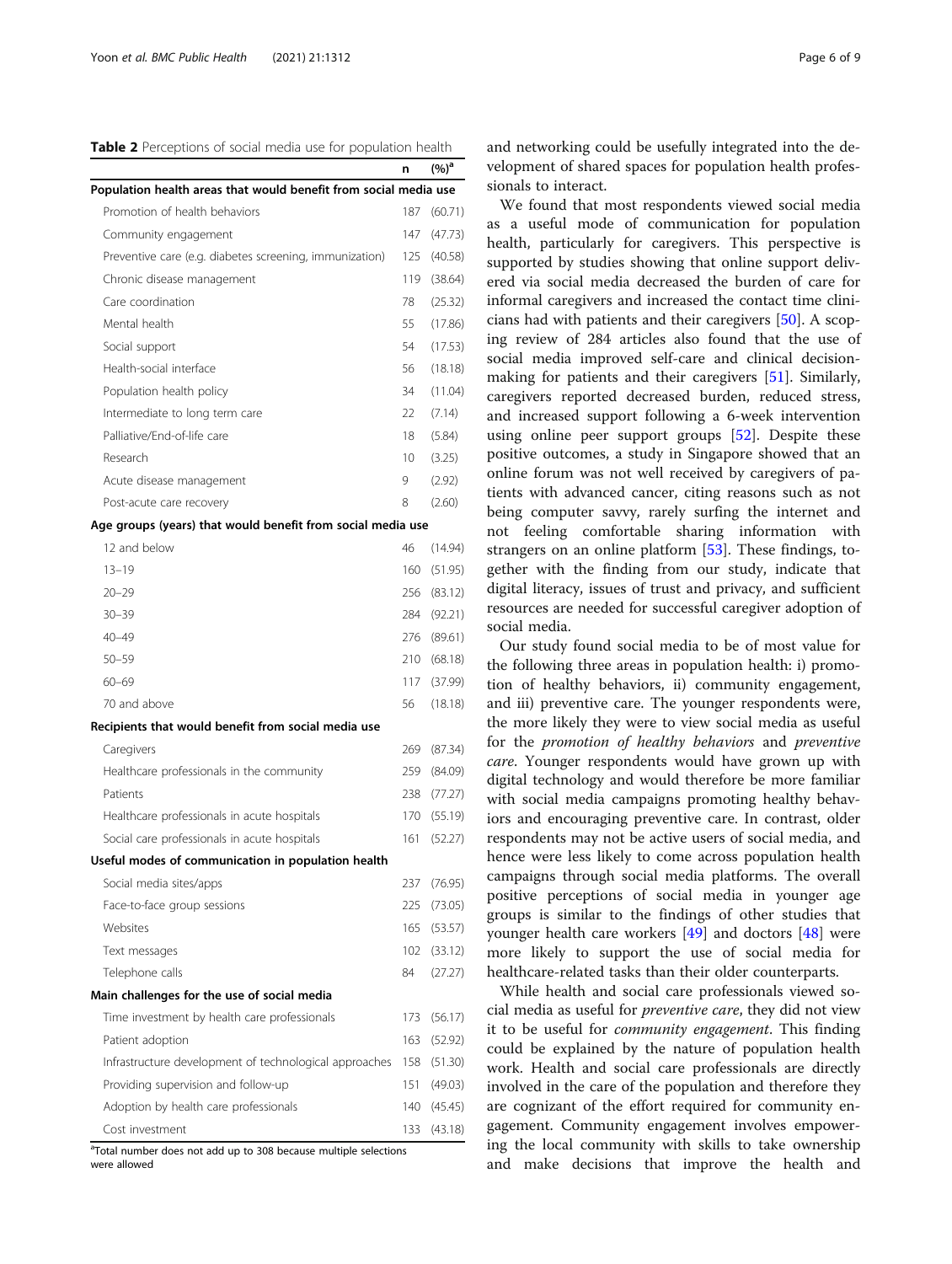#### <span id="page-6-0"></span>**Table 3** Association between participant characteristics and target population health areas

|                                                             | Promotion of healthy<br>behaviors |                 |                 | Community<br>Engagement |                        |                    | <b>Preventive Care</b> |                 |                 |
|-------------------------------------------------------------|-----------------------------------|-----------------|-----------------|-------------------------|------------------------|--------------------|------------------------|-----------------|-----------------|
|                                                             | <b>OR</b>                         | [95% CI]        | <i>p</i> -value | OR.                     | [95% CI]               | <i>p</i> -value OR |                        | [95% CI]        | <i>p</i> -value |
| Age                                                         |                                   |                 |                 |                         |                        |                    |                        |                 |                 |
| below 40                                                    | Ref                               |                 |                 | Ref                     |                        |                    | Ref                    |                 |                 |
| 40 and above                                                | 0.34                              | $[0.19 - 0.60]$ | < 0.001         | 1.24                    | $[0.78 - 1.95]$        | 0.36               | 0.51                   | $[0.32 - 0.82]$ | < 0.05          |
| Sex                                                         |                                   |                 |                 |                         |                        |                    |                        |                 |                 |
| Male                                                        | Ref                               |                 |                 | Ref                     |                        |                    | Ref                    |                 |                 |
| Female                                                      | 0.85                              | $[0.48 - 1.51]$ | 0.58            | 0.81                    | $[0.46 - 1.40]$        | 0.45               | 1.81                   | $[1.01 - 3.24]$ | < 0.05          |
| Primary role                                                |                                   |                 |                 |                         |                        |                    |                        |                 |                 |
| Health and social care professionals                        | Ref                               |                 |                 | Ref                     |                        |                    | Ref                    |                 |                 |
| Others (program managers, researchers, administrators) 1.15 |                                   | $[0.72 - 1.84]$ | 0.57            |                         | $1.74$ $[1.10 - 2.76]$ | < 0.05             | 0.61                   | $[0.38 - 0.97]$ | < 0.05          |

wellbeing of residents [\[54](#page-8-0)]. This entails fostering collaboration and trust through relationship building with community members [\[41](#page-8-0), [55,](#page-8-0) [56](#page-8-0)]. As relationships are built through in-person interactions which involve faceto-face contact, health and social care professionals responses might reflect the view that social media may not replace in-person communication when building and establishing relationships in the local community [\[56](#page-8-0)]. This also echoes our survey finding that face-to-face sessions were perceived to be the second most useful mode of communication (followed by social media sites and applications).

Overall, our findings show that when implementing social media for population and community care initiatives, it may be important to select the specific care areas that would benefit most from using social media. For example, health promotion messages and campaigns can be usefully integrated into social media platforms to influence the behaviors of intended audiences; however face-to-face contact might be selected for activities that require and / or aim to build professional-patient relationships. In addition, it may be important to take into account the age of population health professionals when implementing population health interventions that harness social media. Lastly, notwithstanding the perceived benefits of social media for population health, it is not without drawbacks. The time investment needed by population health professionals and patient adoption should be addressed when developing social media programs for population health [[57](#page-8-0)–[59\]](#page-8-0).

While focusing on population health areas in which social media might be beneficial, attention could also be given to counter misleading health information disseminated through social media that may have deleterious effects on population health. A recent systematic review observed an increased prevalence of misinformation on social media primarily related to vaccines and infectious

diseases [\[60\]](#page-8-0). The negative public health effects of misinformation through social media have been especially pertinent in light of the ongoing COVID-19 pandemic and vaccine hesitancy [[61\]](#page-8-0). Future research should examine how best to combat the negative effects of health-related misinformation on social media.

The strength of this study included the participation of population health practitioners from multiple disciplines, which provided broad perspectives of the utility of social media from different stakeholders. Our findings should also be interpreted in light of the following limitations: the survey was based on opportunistic sampling and participation was voluntary. First, the relatively low response rate (33.6%) might have resulted in potential biases limiting generalizability of our findings. Second, in our study, only 2.3% of respondents reported that they did not use social media. This is relatively low compared to surveys conducted elsewhere [[62\]](#page-8-0) and may reflect selection bias, where only those familiar with social media chose to respond to the survey. Third, this study is cross-sectional and therefore causal inferences cannot be drawn. Lastly, our study did not include some important population health stakeholders, in particular patients and community members. Future studies should examine the perceptions of these stakeholders on the value of social media for population health.

#### **Conclusions**

This study provides valuable insights into the views of population health stakeholders on the value of social media for population health work, and can inform the design of population health programs and interventions that harness social media platforms. Optimizing population health and community care requires a greater attention to enhancing person-centered care and healthsocial interface. While social media can be a useful tool for population health, understanding target audiences,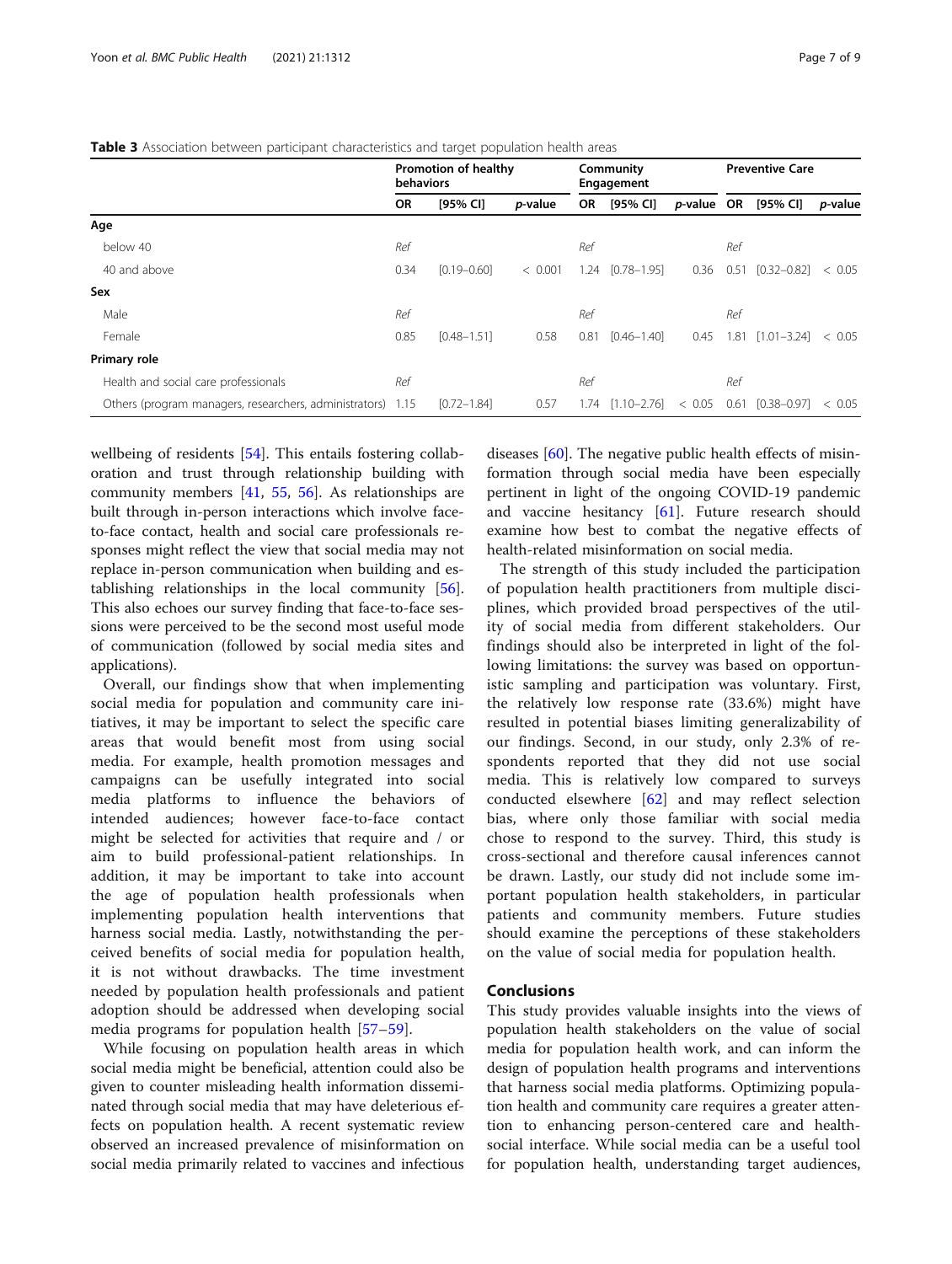#### <span id="page-7-0"></span>specific care areas, and needs would improve its optimal adoption and utilization.

#### Abbreviations

CDC: Centers for Disease Control and Prevention; NHS: National Health Service; CI: Confidence interval; OR: Odds ratio

#### Supplementary Information

The online version contains supplementary material available at [https://doi.](https://doi.org/10.1186/s12889-021-11370-y) [org/10.1186/s12889-021-11370-y](https://doi.org/10.1186/s12889-021-11370-y).

Additional file 1: Word format of the questionnaire that was uploaded online.

Additional file 2: Supplementary Tables showing the logistic regression models used for the stepwise backward elimination procedure.

#### Acknowledgments

The authors would like to thank all respondents who took part in the study. The authors are also grateful to Bernie YJ Lee and Zoey HX Lim for excellent administrative support in the design, development, and implementation of the online survey.

#### Authors' contributions

SY, JL, and JT conceptualized the study. SY and SW designed the questionnaire and drafted the manuscript. VL performed the analysis and interpretation of data. All authors read and approved the final manuscript.

#### Funding

This work was supported by the National Medical Research Council (NMRC) through the SingHealth PULSES centre grant NMRC/CG/027/2017. The funding body had no role in the study design, collection, analysis, interpretation of data and manuscript writing.

#### Availability of data and materials

The dataset used and analyzed during the current study is available from the corresponding author on reasonable request.

#### **Declarations**

#### Ethics approval and consent to participate

As the online survey was completed anonymously, consent to participate was implied when the respondent submitted the survey. The need for ethics approval for this study was waived by the SingHealth Centralised Institutional Review Board (CIRB ref. 2019/2240).

#### Consent for publication

Not applicable.

#### Competing interests

The authors declare that they have no competing interests.

#### Author details

<sup>1</sup> Regional Health System, Singapore Health Services, Singapore, Singapore. <sup>2</sup> Programme in Health Services and Systems Research, Duke-NUS Medical School, Singapore, Singapore. <sup>3</sup>Department of Rheumatology and Immunology, Singapore General Hospital, Singapore, Singapore.

#### Received: 13 September 2020 Accepted: 24 June 2021 Published online: 05 July 2021

#### References

- 1. Tankovska H. Number of global social network users 2017-2025. [https://](https://www.statista.com/statistics/278414/number-of-worldwide-social-network-users/) [www.statista.com/statistics/278414/number-of-worldwide-social-network](https://www.statista.com/statistics/278414/number-of-worldwide-social-network-users/)[users/.](https://www.statista.com/statistics/278414/number-of-worldwide-social-network-users/) Accessed 18 Feb 2021.
- 2. Chen J. 36 Essential social media marketing statistics to know for 2021 (cited 3 Feb 2021). <https://sproutsocial.com/insights/social-media-statistics/>. Accessed 1 Jul 2021.
- 3. Kemp S. Digital 2020: Global Digital Overview. [https://wearesocial.com/](https://wearesocial.com/digital-2020) [digital-2020.](https://wearesocial.com/digital-2020) Accessed 1 Sep 2020.
- 4. Shahari F. 10+ Interesting Social Media Statistics in Singapore (Updated 3 Jan 2021). [https://cloudrock.asia/sg/blog/social-media-statistics-singapore/.](https://cloudrock.asia/sg/blog/social-media-statistics-singapore/) Accessed 1 Jul 2021.
- 5. Giustini DM, Ali SM, Fraser M, Boulos MNK. Effective uses of social media in public health and medicine: a systematic review of systematic reviews. Online J Public Health Inform. 2018;10(2):e215. [https://doi.org/10.5210/ojphi.](https://doi.org/10.5210/ojphi.v10i2.8270) [v10i2.8270](https://doi.org/10.5210/ojphi.v10i2.8270).
- 6. Grajales FJ, Sheps S, Ho K, Novak-Lauscher H, Eysenbach G. Social media: a review and tutorial of applications in medicine and health care. J Med Internet Res. 2014;16(2):e13. <https://doi.org/10.2196/jmir.2912>.
- 7. Smailhodzic E, Hooijsma W, Boonstra A, Langley DJ. Social media use in healthcare: a systematic review of effects on patients and on their relationship with healthcare professionals. BMC Health Serv Res. 2016;16(1): 442. [https://doi.org/10.1186/s12913-016-1691-0.](https://doi.org/10.1186/s12913-016-1691-0)
- 8. Moorhead SA, Hazlett DE, Harrison L, Carroll JK, Irwin A, Hoving C. A new dimension of health care: systematic review of the uses, benefits, and limitations of social media for health communication. J Med Internet Res. 2013;15(4):e85. <https://doi.org/10.2196/jmir.1933>.
- 9. Wolkin AF, Schnall AH, Nakata NK, Ellis EM. Getting the message out: social media and word-of-mouth as effective communication methods during emergencies. Prehosp Disaster Med. 2019;34(1):89–94. [https://doi.org/10.101](https://doi.org/10.1017/S1049023X1800119X) [7/S1049023X1800119X](https://doi.org/10.1017/S1049023X1800119X).
- 10. Mahadir Naidu B, Mohd Yusoff MF, Abdullah S, Musa KI, Yaacob NM, Mohamad MS, et al. Factors associated with the severity of hypertension among Malaysian adults. PLoS One. 2019;14(1):e0207472. [https://doi.org/1](https://doi.org/10.1371/journal.pone.0207472) [0.1371/journal.pone.0207472](https://doi.org/10.1371/journal.pone.0207472).
- 11. De Angelis G, Brosseau L, Davies B, King J, Wells GA. The use of information and communication technologies by arthritis health professionals to disseminate a self-management program to patients: a pilot randomized controlled trial protocol. Digit Health. 2018;4:205520761881957. [https://doi.](https://doi.org/10.1177/2055207618819571) [org/10.1177/2055207618819571.](https://doi.org/10.1177/2055207618819571)
- 12. Centers for Disease Control & Prevention. CDC Facebook. [https://www.fa](https://www.facebook.com/CDC) [cebook.com/CDC.](https://www.facebook.com/CDC) Accessed 2 Aug 2019.
- 13. Centers for Disease Control & Prevention. CDC's official Twitter source for daily credible health & safety updates from Centers for Disease Control & Prevention. <https://twitter.com/cdcgov>. Accessed 2 Aug 2019.
- 14. NHS. nhs.uk Facebook: Home. <https://www.facebook.com/NHSwebsite/>. Accessed 2 Aug 2019.
- 15. Kaiser Permanente. Media Contacts. [https://about.kaiserpermanente.org/](https://about.kaiserpermanente.org/who-we-are/contact-us/media-contacts) [who-we-are/contact-us/media-contacts](https://about.kaiserpermanente.org/who-we-are/contact-us/media-contacts). Accessed 13 Aug 2019.
- 16. A social media toolkit for the NHS. 2016. [https://www.nhsemployers.org/-/](https://www.nhsemployers.org/-/media/Employers/Publications/Social-media/Social-Media-Toolkit.pdf) [media/Employers/Publications/Social-media/Social-Media-Toolkit.pdf.](https://www.nhsemployers.org/-/media/Employers/Publications/Social-media/Social-Media-Toolkit.pdf) Accessed 13 Aug 2019.
- 17. Centers for Disease Control and Prevention. The Health Communicator's Social Media Toolkit. 2011. [https://www.cdc.gov/socialmedia/tools/](https://www.cdc.gov/socialmedia/tools/guidelines/pdf/socialmediatoolkit_bm.pdf) [guidelines/pdf/socialmediatoolkit\\_bm.pdf](https://www.cdc.gov/socialmedia/tools/guidelines/pdf/socialmediatoolkit_bm.pdf). Accessed 13 Aug 2019.
- 18. Dulli L, Ridgeway K, Packer C, Plourde KF, Mumuni T, Idaboh T, et al. An online support group intervention for adolescents living with HIV in Nigeria: a pre-post test study. JMIR Public Health Surveill. 2018;4(4):e12397. [https://](https://doi.org/10.2196/12397) [doi.org/10.2196/12397](https://doi.org/10.2196/12397).
- 19. Hazzam J, Lahrech A. Health care professionals' social media behavior and the underlying factors of social media adoption and use: quantitative study. J Med Internet Res. 2018;20(11):e12035. [https://doi.org/10.2196/12035.](https://doi.org/10.2196/12035)
- 20. Shaw T, McGregor D, Brunner M, Keep M, Janssen A, Barnet S. What is eHealth (6)? development of a conceptual model for ehealth: qualitative study with key informants. J Med Internet Res. 2017;19:e324. [https://doi.](https://doi.org/10.2196/jmir.8106) [org/10.2196/jmir.8106.](https://doi.org/10.2196/jmir.8106)
- 21. McNab C. What social media offers to health professionals and citizens. Bull World Health Organ. 2009;87(8):566. [https://doi.org/10.2471/BLT.09.066712.](https://doi.org/10.2471/BLT.09.066712)
- 22. Haruta J, Tsugawa S, Ogura K. Exploring the structure of social media application-based information-sharing clinical networks in a community in Japan using a social network analysis approach. Family Med Community Health. 2020;8(4):e000396. <https://doi.org/10.1136/fmch-2020-000396>.
- 23. Cheng P, Xia G, Pang P, Wu B, Jiang W, Li YT, et al. COVID-19 epidemic peer support and crisis intervention via social media. Community Ment Health J. 2020;56(5):786–92. <https://doi.org/10.1007/s10597-020-00624-5>.
- 24. Cree-Green M, Carreau AM, Davis SM, Frohnert BI, Kaar JL, Ma NS, et al. Peer mentoring for professional and personal growth in academic medicine. J Investig Med. 2020;68(6):1128–34. <https://doi.org/10.1136/jim-2020-001391>.
- 25. Dieleman C, Duncan EAS. Investigating the purpose of an online discussion group for health professionals: a case example from forensic occupational